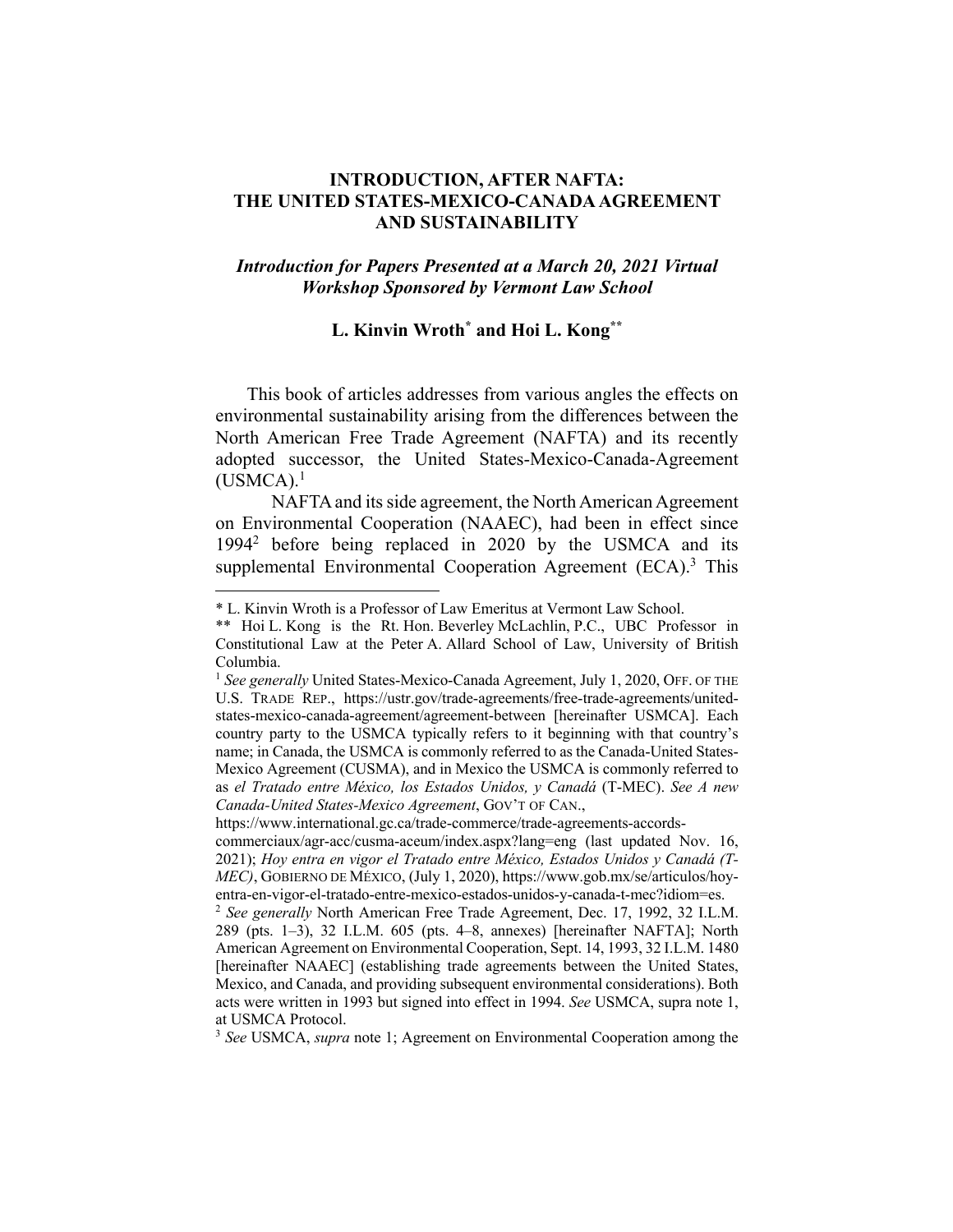replacement concluded a fraught political and legislative process that began in 2017 when, despite earlier indications that the United States (U.S.) might abandon NAFTA, the Trump Administration began renegotiation discussions with Canada and Mexico.<sup>4</sup> For over a year, renegotiation was a moving target. Negotiations involving complex issues lurched forward and backward on a day-to-day basis with the end uncertain and no official progress reports. In November 2018, however, the Parties agreed on the initial text of the USMCA and ECA, and negotiations began between the Trump Administration and Congress on specific issues.

On December 10, 2019, the Parties agreed to a Protocol of Amendment to the USMCA that modified key elements of the original text. Congress agreed to the revised USMCA text later that month and ratified the USMCA in January 2020.<sup>5</sup> Mexico approved the December text, and after formal Canadian ratification in April 2020, the three countries agreed to move forward with implementation. The USMCA took effect on July 1, 2020.<sup>6</sup> The ECA, as signed by the Parties in December 2018, took effect simultaneously with the USMCA.<sup>7</sup> The Free Trade Commission established under the USMCA has since

<sup>6</sup> *See* USMCA, *supra* note 1.

Governments of the United States of America, the United Mexican States, and Canada (Dec. 18, 2018), https://www.epa.gov/sites/production/files/2018-

<sup>11/</sup>documents/us-mxca\_eca\_-\_final\_english.2.pdf [hereinafter ECA]. Each

participating country signed the ECA in 2018; however, the ECA did not become effective until the USMCA entered into force. *See id.* at 9–10 (showing each country's representatives signing the ECA in 2018); 19 C.F.R. § 182.0 (2020) (entering the USMCA into force by publication in the U.S. Federal Register).

<sup>4</sup> *See* Press Release, Off. of the U.S. Trade Rep., Trilateral Statement on the Conclusion of NAFTA Round One (Aug. 20, 2017), https://ustr.gov/about-us/policyoffices/press-office/press-releases/2017/august/trilateral-statement-

conclusion (documenting negotiations between the United States, Mexico, and Canada about updating NAFTA).

<sup>5</sup> *See generally* United States-Mexico-Canada Agreement Implementation Act, Pub. L. 116-113, 134 Stat. 11 (2020) (implementing the USCMA by adopting related domestic provisions, including procedural authority, trade requirements, and environmental considerations).

<sup>7</sup> *See generally* CONGR. RSCH. SERV., THE UNITED STATES-MEXICO-CANADA AGREEMENT (USMCA) 1–13, https://sgp.fas.org/crs/row/R44981.pdf (last updated July 27, 2020) (documenting the ratification and implementation process between the USCMA and ECA).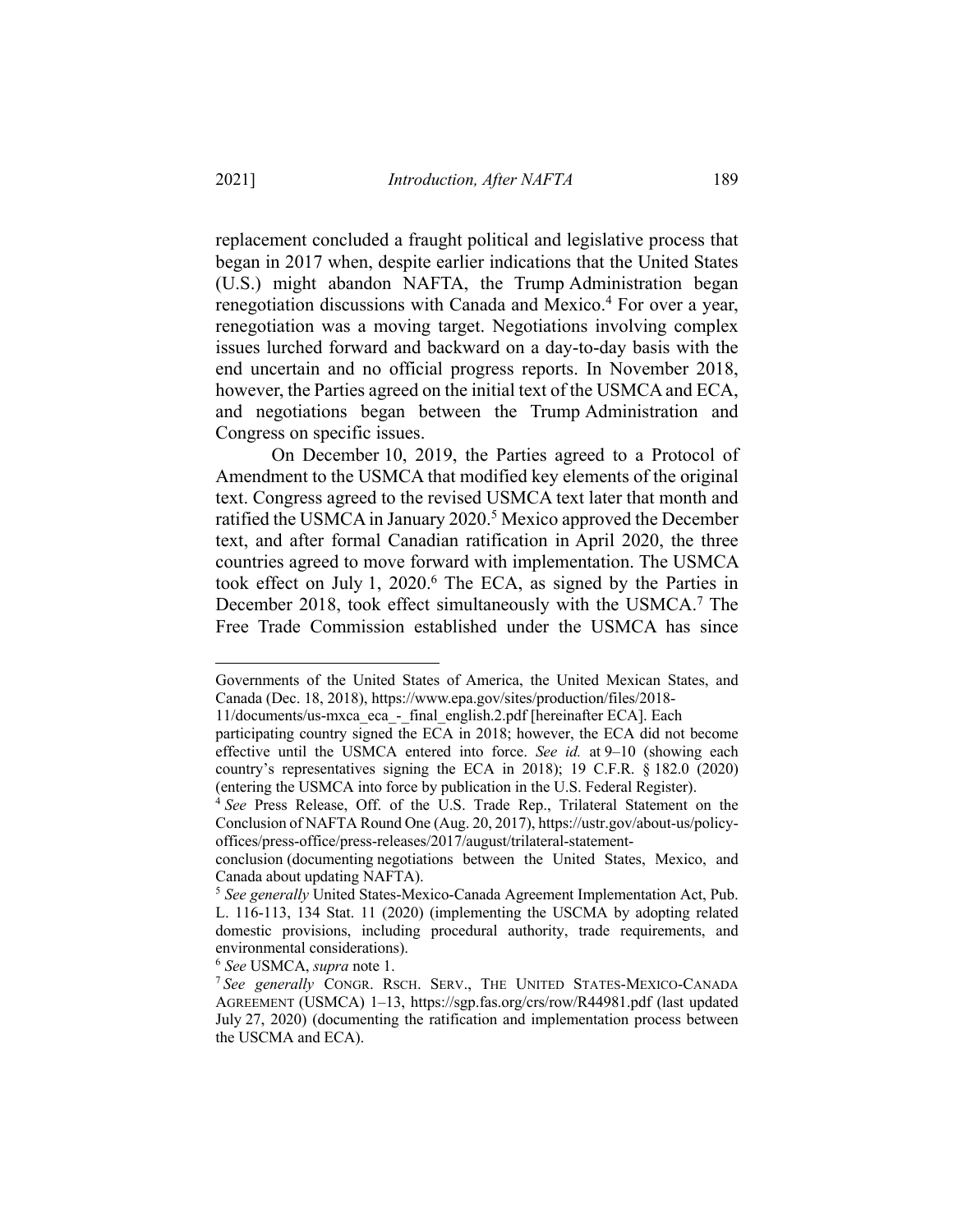issued two decisions establishing detailed implementation procedures.8

The USMCA, composed of 34 chapters and 12 side letters,  $9$ retains most of NAFTA's market-opening commitments, but with some notable changes and new provisions.<sup>10</sup> Principal changes and additions are summarized below.

**Market Access: Motor Vehicles.** *Rules of origin* requirements were increased from 62.5% North American content to 75% (70% for steel), and wage requirements were added. $11$ 

**Market Access: Dairy.** U.S. dairy access was increased to 3.59% of the Canadian market, and U.S. import quotas for Canadian dairy and sugar products were increased.<sup>12</sup>

**Dispute Settlement.** NAFTA's state-to-state mechanism was maintained, except investor-state settlement provisions were eliminated with Canada and maintained in modified form with Mexico.<sup>13</sup>

**Intellectual Property Rights.** NAFTA's core protections were retained, except for biological data. The copyright term was extended to 70 years; other protective provisions were enhanced.<sup>14</sup>

<sup>8</sup> *See generally* OFF. OF THE U.S. TRADE REP., EXEC. OFF. OF THE PRESIDENT, DECISION NO. 1 OF THE FREE TRADE COMMISSION OF THE CUSMA, T-MEC, USMCA ("AGREEMENT") (July 2, 2020), https://ustr.gov/sites/default/files/files/agr eements/usmca/USMCAFTC1English.pdf (establishing the rules of procedure, role of the Secretariat, and interpretation of certain provisions of the USMCA).

<sup>&</sup>lt;sup>9</sup> "Side letters are instruments negotiated in conjunction with free trade agreements. The purpose of a side letter is to clarify bilateral matters between the two parties that do not affect the rights and obligations of the other signatories." *Canada-United States-Mexico Agreement (CUSMA) – Side Letters*, GOV'T OF CAN.,

https://www.international.gc.ca/trade-commerce/trade-agreements-accords-

commerciaux/agr-acc/cusma-aceum/text-texte/letters-lettres.aspx?lang=eng (last updated Jan. 29, 2020).

<sup>10</sup> *See U.S.-Mexico-Canada (USMCA) Trade Agreement*, CONG. RSCH. SERV., https://crsreports.congress.gov/product/pdf/IF/IF10997/16 [hereinafter CONG. RSCH. SERV., *Trade Agreement*] (last updated Jan. 14, 2021) (providing a summary of changes and additions contained in the USMCA).

 $11$  *Id.* 

<sup>12</sup> *U.S.-Mexico-Canada (USMCA) Trade Agreement*, CONG. RSCH. SERV., https://crsreports.congress.gov/product/pdf/IF/IF10997/15 (July 1, 2020).

<sup>13</sup> CONG. RSCH. SERV., *Trade Agreement*, *supra* note 10.

<sup>14</sup> *Id.*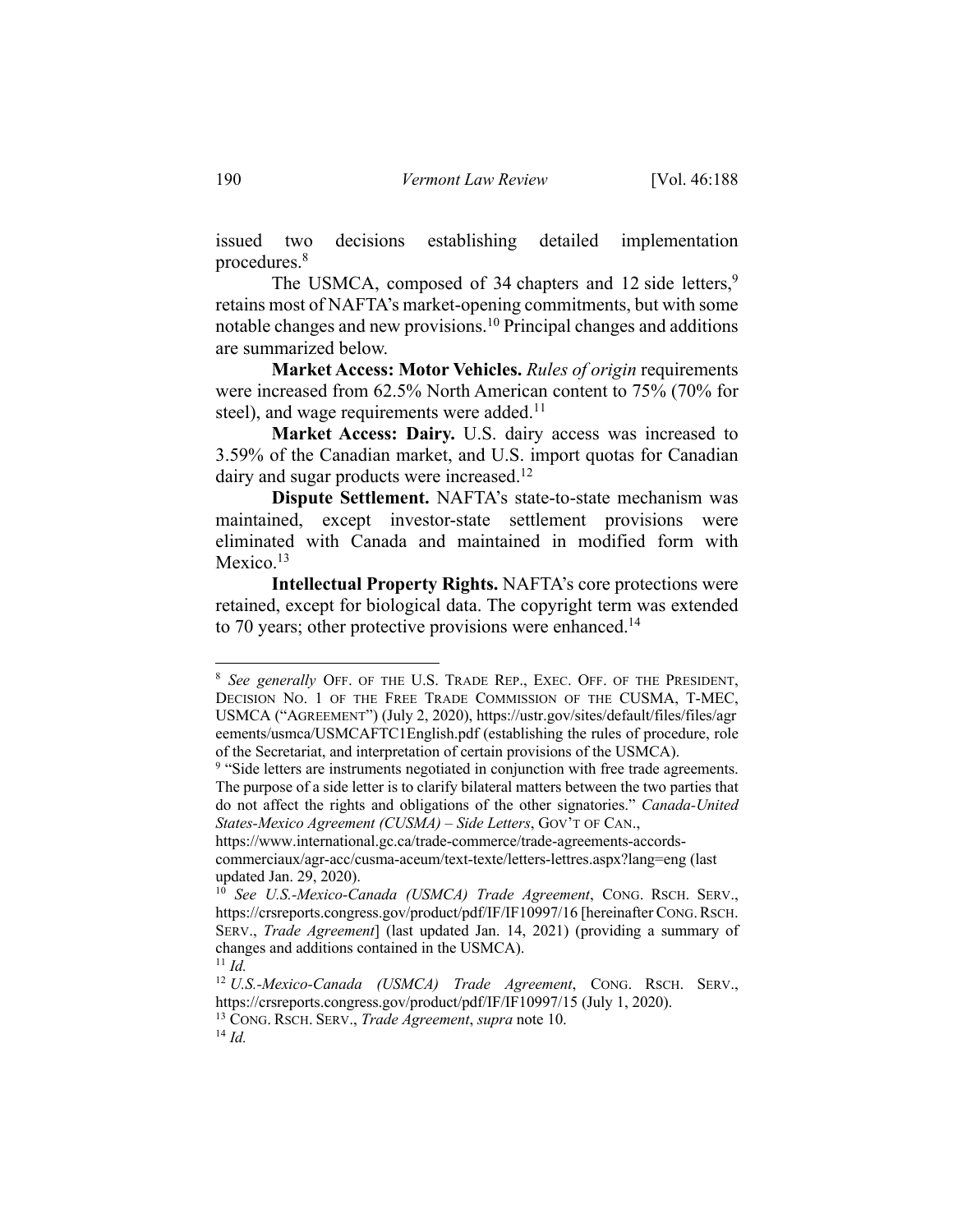**Energy.** NAFTA's Energy chapter was removed, but similar protections remain. A new chapter was added recognizing Mexico's 2013 constitutional energy reforms.<sup>15</sup>

**Labor and Environment.** Dispute resolution and other provisions were revised and strengthened. Environment provisions formerly in the NAAEC were incorporated in the USMCA.16

**Government Procurement.** The USMCA provisions apply only to U.S.-Mexico procurement. Canada remains covered by the World Trade Organization (WTO) Government Procurement Agreement, with a higher monetary threshold.<sup>17</sup>

**E-Commerce, Data Flows, and Data Localization.** There are new digital trade provisions, broad cross-border data flow provisions, and restrictions on data localization requirements.<sup>18</sup>

New provisions in the USMCA include:

- Binding obligations on currency misalignment;
- A sunset clause with a review at year six and expiration 16 years later if no mutual agreement;
- A new chapter on State-Owned Enterprises;
- *De minimis* duty-free and tax-free thresholds; and
- Allowing Party withdrawal if another Party enters into a free trade agreement with a non-market economy.<sup>19</sup>

In one respect, however, the USMCA-ECA carries forward an important component of the NAFTA regime: the structural provisions of the NAAEC establishing the Commission for Environmental Cooperation (CEC)—consisting of cabinet-level representatives of the three Party states, administered by the Secretariat, including the *Submissions on Enforcement Matters* (SEM) process, and advised by the Joint Public Advisory Council (JPAC)—continue with relatively few changes. $20$ 

<sup>15</sup> *Id.*

<sup>16</sup> USMCA, *supra* note 1, chs. 23–24.

<sup>17</sup> CONG. RSCH. SERV., *Trade Agreement*, *supra* note 10.

<sup>18</sup> *Id.*

<sup>19</sup> *Id.*

<sup>20</sup> *See* USMCA, *supra* note 1, art. 24; ECA, *supra* note 3, at 2.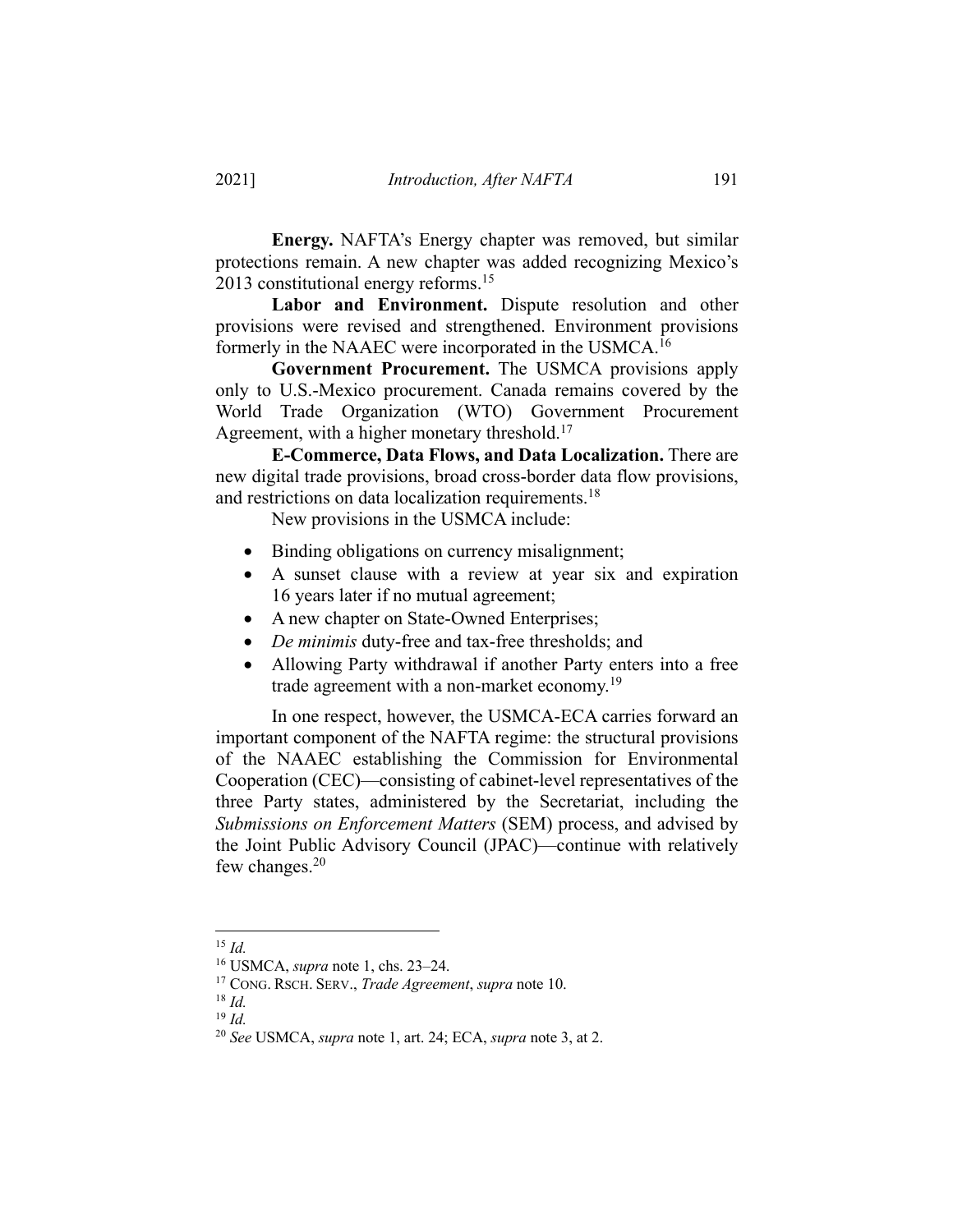In 2017, we set out to bring our 2015 essay collection, *NAFTA and Sustainable Development*, <sup>21</sup> up to date in light of the renegotiation. With that process concluded by the USMCA's ratification and implementation, we invited a group of interested individuals to present works-in-progress at a one-day virtual workshop. The workshop considered the effects and future direction of the USMCA in areas such as dispute resolution; sustainability issues; the SEM process; and changes in the application of the USMCA in environmental protection, trade, and ecological law.

We co-chaired and participated in the virtual workshop entitled, *After NAFTA: The U.S. Mexico Canada Agreement and Sustainability*, at Vermont Law School on March 20, 2021. The 11 participants represented law schools and international agencies in the U.S., Canada, the United Kingdom, Mexico, and Peru. The participants presented summaries of works in progress in four panels addressing the following aspects of USMCA: (1) Environmental Governance and Jurisprudence; (2) Treaty Text, Investment Implications, and Impact on National Climate Initiatives; (3) Changes to the CEC and SEM in Comparative and Theoretical Perspective; and (4) Ecological Law. The four articles that follow developed from summaries presented at the workshop, which is the most recent in a long-running series of conferences and workshops sponsored or joined by Vermont Law School with Canadian and other colleagues addressing a variety of trans-border issues.22

**Tracy D. Hester** is an Associate Instructional Professor at the University of Houston Law Center. He is a founding co-director of the Center for Carbon Management in Energy, an elected member and Trustee of the American College of Environmental Lawyers, an elected member of the American Law Institute, and served several years on the

<sup>21</sup> *See generally* H. KONG & L.K. WROTH, NAFTA AND SUSTAINABLE DEVELOPMENT: THE HISTORY, EXPERIENCE AND PROSPECTS FOR REFORM (2015) [hereinafter KONG & WROTH] (documenting the role of NAFTA in propagating sustainable development practices through international agreements and domestic implementation).

<sup>22</sup> *See generally* L.K. Wroth, *Introduction, From Environmental to Ecological Law: The Future Lies Ahead*, 43 VT. L. REV. 415 (2019). For a listing of previous publications, see KONG & WROTH, *supra* note 21, at 6 n.20.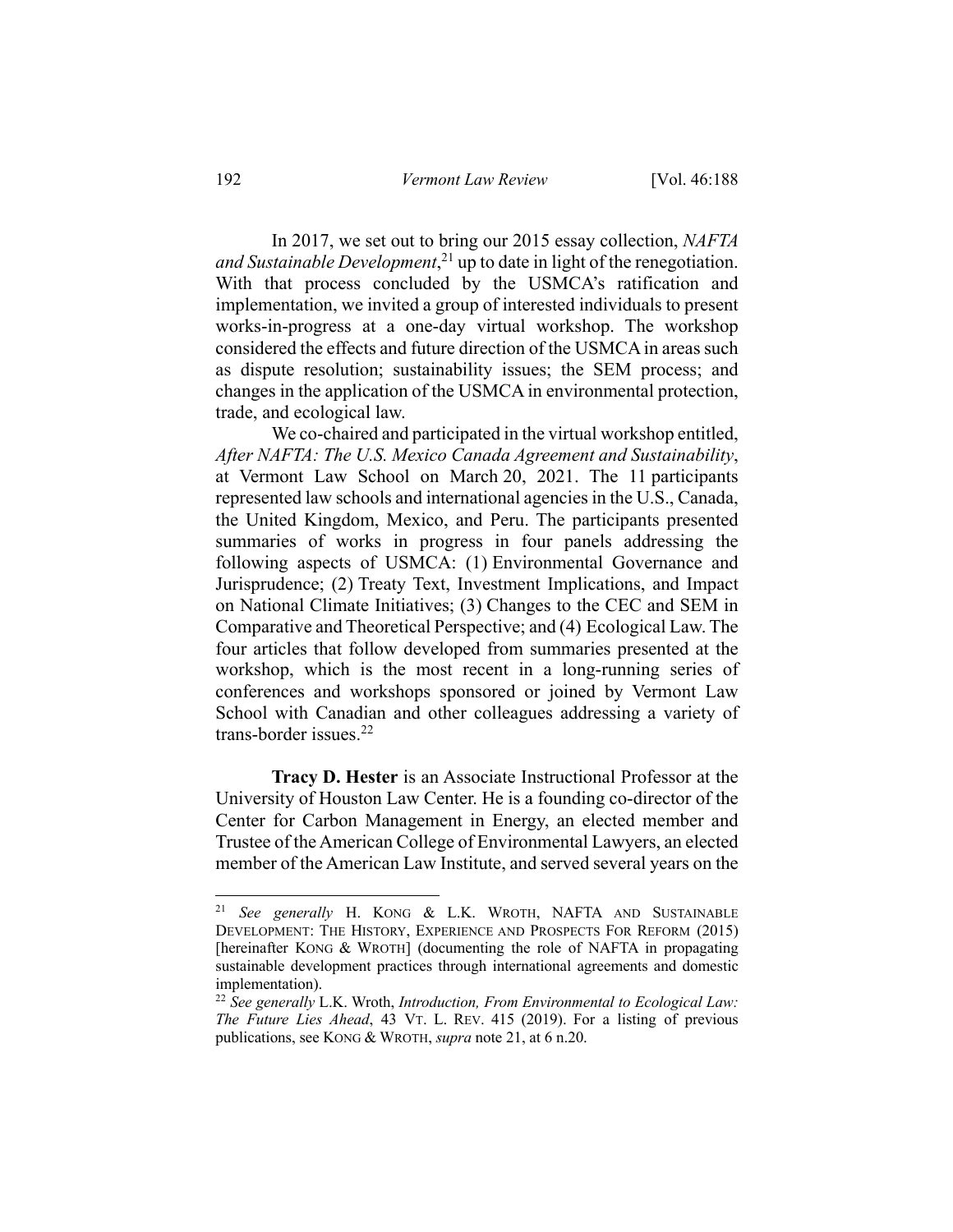governing Council of the American Bar Association's Section on Environment, Energy & Resources.

Professor Hester's article addresses a gap in the USMCA:<sup>23</sup> The USMCA does not mention climate change. According to Hester, the question that arises from this absence is "whether the Parties' conscious and deliberate choice to exclude discussion of anthropogenic climate change hobbles the USMCA's power to govern trade issues affected by climate change policies or effects. $^{24}$ 

Hester argues that it does not. He claims that the gap in the text preserves the issue for future consideration under the USMCA's general provisions. To arrive at this conclusion, Hester examines how international and domestic law generally address gaps in treaty law. He then examines the USMCA, including its broad language, its specific references to topics that invoke climate change risks, and its provisions that implement multilateral environmental agreements that address climate change. Hester concludes from this analysis that the Parties can act on climate change concerns under the USMCA.

His interpretation of U.S. domestic law supports this conclusion. Hester anticipates that U.S. approaches to treaty interpretation will allow for a broad interpretation of the USMCA that would allow the Parties to address climate change. He concedes that U.S. courts applying certain canons of construction may limit this kind of interpretation. However, he argues that the USMCA Implementation Act and legislative history may support a broad interpretation, particularly if the executive branch advocated for such a broad reading in future litigation.

Hester concludes by identifying the practical consequences of his proposed interpretation of the USMCA. The most significant is that individual Parties will be able to address climate change without risking a challenge that this kind of action constitutes a discriminatory trade practice or expropriation.

**Avidan Kent** is an Associate Professor of Law and **Valentine Kunuji** is a Ph.D. candidate at the University of East

<sup>23</sup>Tracy D. Hester, *Saved By Silence: Climate Change, Treaty Lacunae, and the U.S.- Mexico-Canada Agreement*, 46 VT. L. REV. 240, 240 (2021).

<sup>24</sup> *Id.* at 241.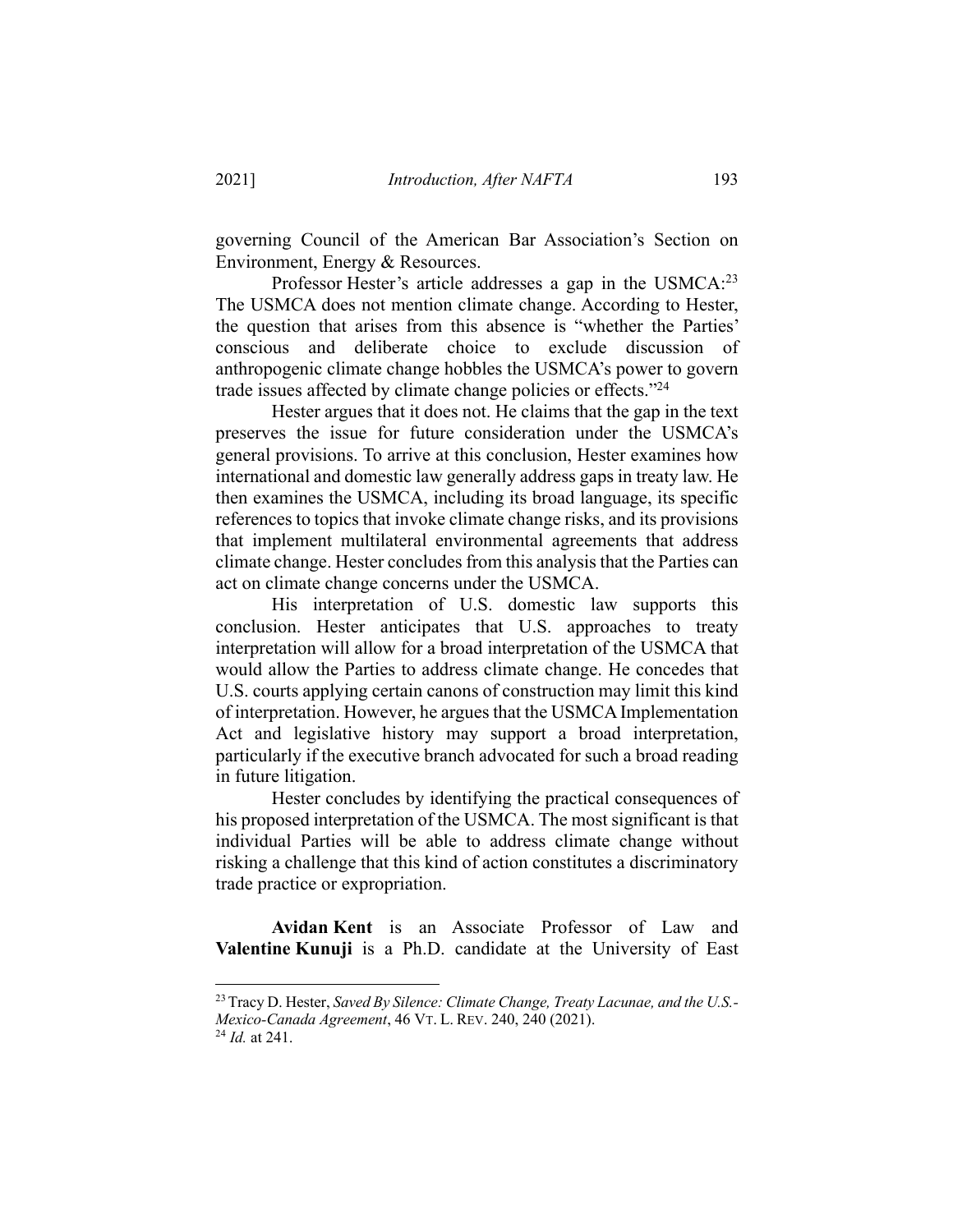Anglia. Professor Kent has a focus in international law, founding the University of East Anglia's International Law Research Group. Professor Kent has written several books and articles on international environmental law, international economic law, dispute resolution, and migration resulting from climate change. While studying and working as a Research Assistant at the University of East Anglia, Valentine Kunuji is focusing on international investment law and the intersection of international business and human rights law. In their article, Kent and Kunuji argue that critics of international investment law shaped the content of the USMCA. Kent and Kunuji claim that in response to these critics, the USMCA limits the rights of American, Canadian, and Mexican investors and constrains their ability to enforce the rights they have.<sup>25</sup> The goal of these limits, the authors claim, is to promote sustainability and protect the rights of States to regulate. Kent and Kunuji argue that despite these laudable aims, the USMCA may prevent the Parties from achieving sustainable development goals.<sup>26</sup>

The critics of Investor-State Dispute Settlement mechanisms argue that they are undemocratic and undermine state sovereignty because they divert disputes from the state judicial systems. According to Kent and Kunuji, the USMCA responded to this criticism by precluding Canadian investors, and American and Mexican investors in Canada, from submitting disputes under the treaty to Investor-State Dispute Settlement. Kent and Kunuji argue that this measure is counterproductive. If investors cannot receive the protections that they seek under the USMCA, they may turn to negotiating private agreements. These contracts, the authors argue, may not include the sustainable development safeguards that the USMCA provides.

Kent and Kunuji identify a second criticism of Investor-State Dispute Settlement mechanisms. Critics target the instruction to protect investors' legitimate expectations, which is often included in investment treaties. Critics argue that this vague language is open to an overbroad interpretation. According to this interpretation, investors could legitimately expect that the regulatory environment be frozen at the time of an investment.

<sup>25</sup> Adivan Kent & Valentine Kunuji, *The Investment-Sustainability Conundrum Under the USMCA: An Evolution?*, 46 VT. L. REV. 288, 289 (2021).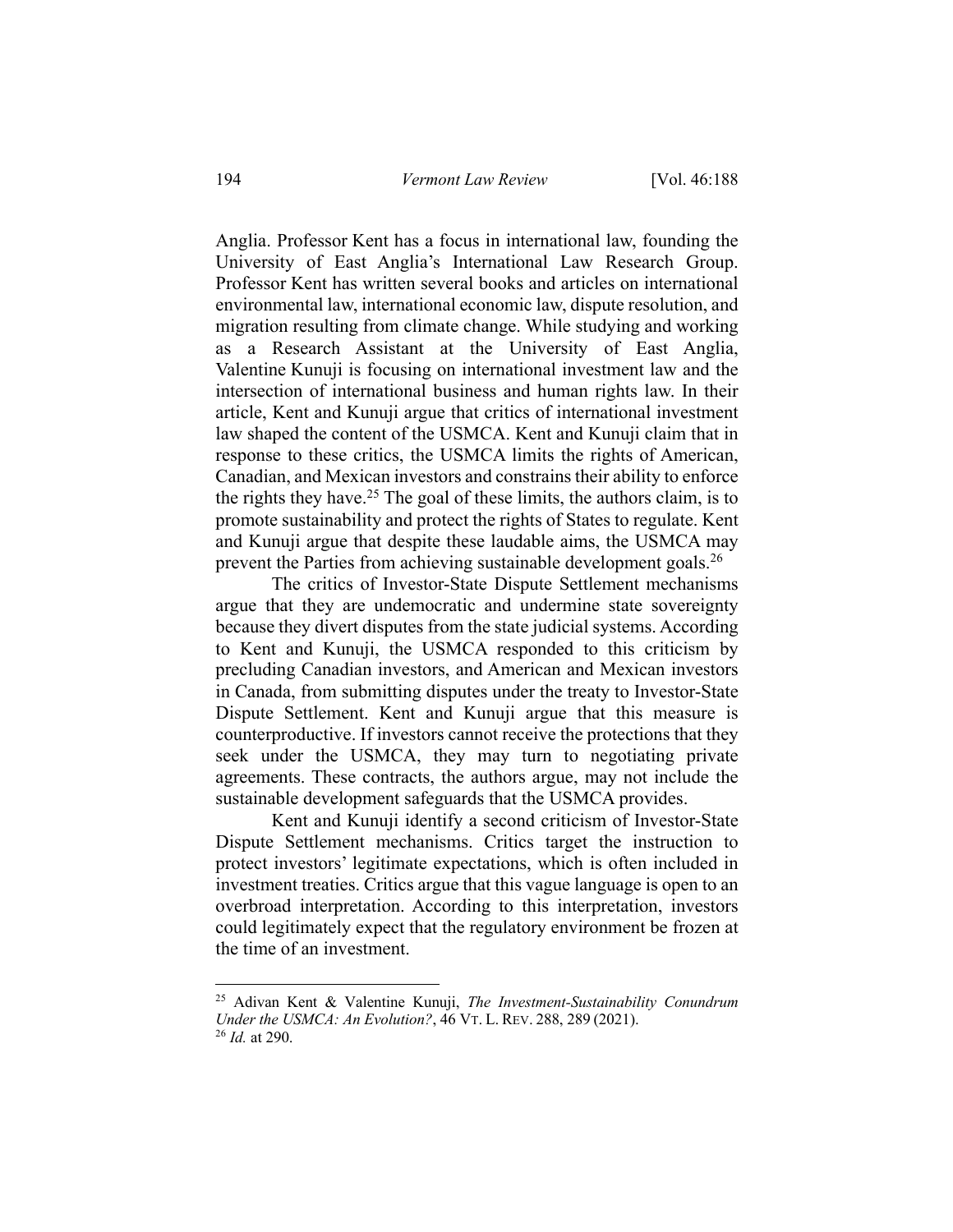Kent and Kunuji argue that the USMCA's narrow language precludes this interpretation. Yet, the authors argue this narrowing of language can have perverse effects. According to Kent and Kunuji, private investors can rely on vague and open-ended language in investment treaties to protect their investments in sectors, such as renewable energy, that promote sustainable development goals. Vague treaty terms, such as *legitimate expectations*, can protect investors from States that would make unilateral changes to agreed-upon terms. As a consequence, Kent and Kunuji argue, these terms can increase investor confidence and ensure the long-term sustainability of the relevant sectors. The authors conclude that the USMCA's narrow language precludes this means of achieving sustainable development goals.

**Hoi L. Kong** is the Rt. Hon. Beverley McLachlin, P.C., UBC Professor in Constitutional Law at the Peter A. Allard School of Law, University of British Columbia, a former tenured faculty member and Associate Dean at the McGill Faculty of Law, and has taught at Columbia, Queens, and Cornell universities. He holds undergraduate, graduate, and law degrees from McGill University and LL.M. and J.S.D. degrees from Columbia University. Professor Kong has worked on a variety of initiatives with the NAFTA (and now the USMCA) CEC.

In his article, Professor Kong describes and analyzes the SEM process—the citizen dispute resolution mechanism established in the NAAEC in 1994 and carried forward with slight modifications in Chapter 24 of the USMCA and the ECA in 2020.27

Part I.A of the Article provides an account of the political background from which the NAAEC emerged—a compromise between the goals of environmental and industrial groups necessary to win support for passage of NAFTA—and the interbranch struggles over passage of the USMCA in which the SEM process survived. Part I.B describes and compares in detail the NAAEC and USMCA-ECA structures, including the CEC, governed by the Council consisting of cabinet-level representatives of the three Party states,

<sup>27</sup> Hoi L. Kong, *The Submissions on Enforcement Matters Process: Changes in Law and Theory*, 46 VT. L. REV. 265, 266 (2021).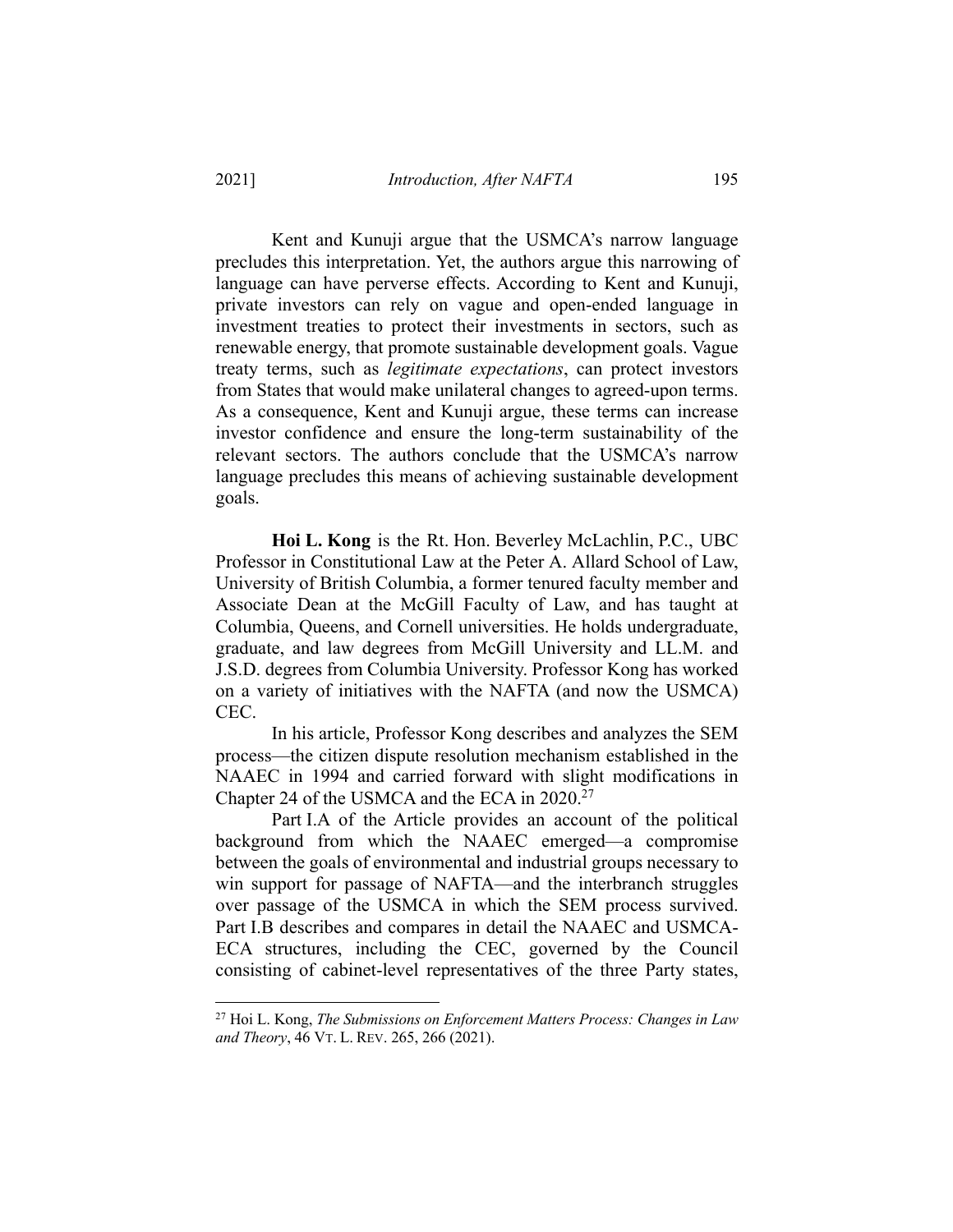administered by the Secretariat including the SEM process, and advised by the JPAC.28 Professor Kong identifies differences between these structures as established in the NAAEC and in the USMCA-ECA, including reduction in size and function of the JPAC and five differences in the SEM process: (1) the USMCA is limited in application to federal law in each of the Party states; (2) the USMCA permits "any person of a Party" to make a submission, potentially broadening access to the process by for-profit corporations; (3) there are significant changes in the timelines governing submissions; (4) the USMCA calls for publication of a factual record unless two Parties object, in contrast to the NAAEC provision requiring two Parties vote for submission; and (5) the ECA requires the Parties to cooperate by providing information to the Secretariat relevant to preparation of a factual record.29

In Part II, Professor Kong identifies and elaborates on specific criticisms of the NAAEC and the USMCA-ECA: (1) a conflict of interest is presented by the fact that the Council includes a representative of the Party state against which a factual record might be prepared and published; and (2) the SEM process is "toothless." The NAAEC included neither an enforcement procedure nor a monitoring process, and the USMCA-ECA provides only discretionary cooperative and updating processes. More generally, the USMCA-ECA is inadequate to address current environmental issues such as climate change or the development of ecological law.

Part III is intended to justify the continuing—and future resort to the SEM process despite these criticisms. Initially, Professor Kong describes reasons for which the process has been effective: that publication of an adverse factual record can have both domestic and international political impact that leads to remedial action by the affected state; and the opportunity for private actors to "pull a fire alarm" by initiating the SEM process may cause governments to act on problems that they would otherwise ignore.

In Part III.A, after a careful and extensive development of the interactional theory of international law developed by Jutta Brunnée and Stephen Toope from the ideas of Lon Fuller, Professor Kong

<sup>28</sup> *Id.* at 268–74.

<sup>29</sup> ECA, *supra* note 3, art. 8.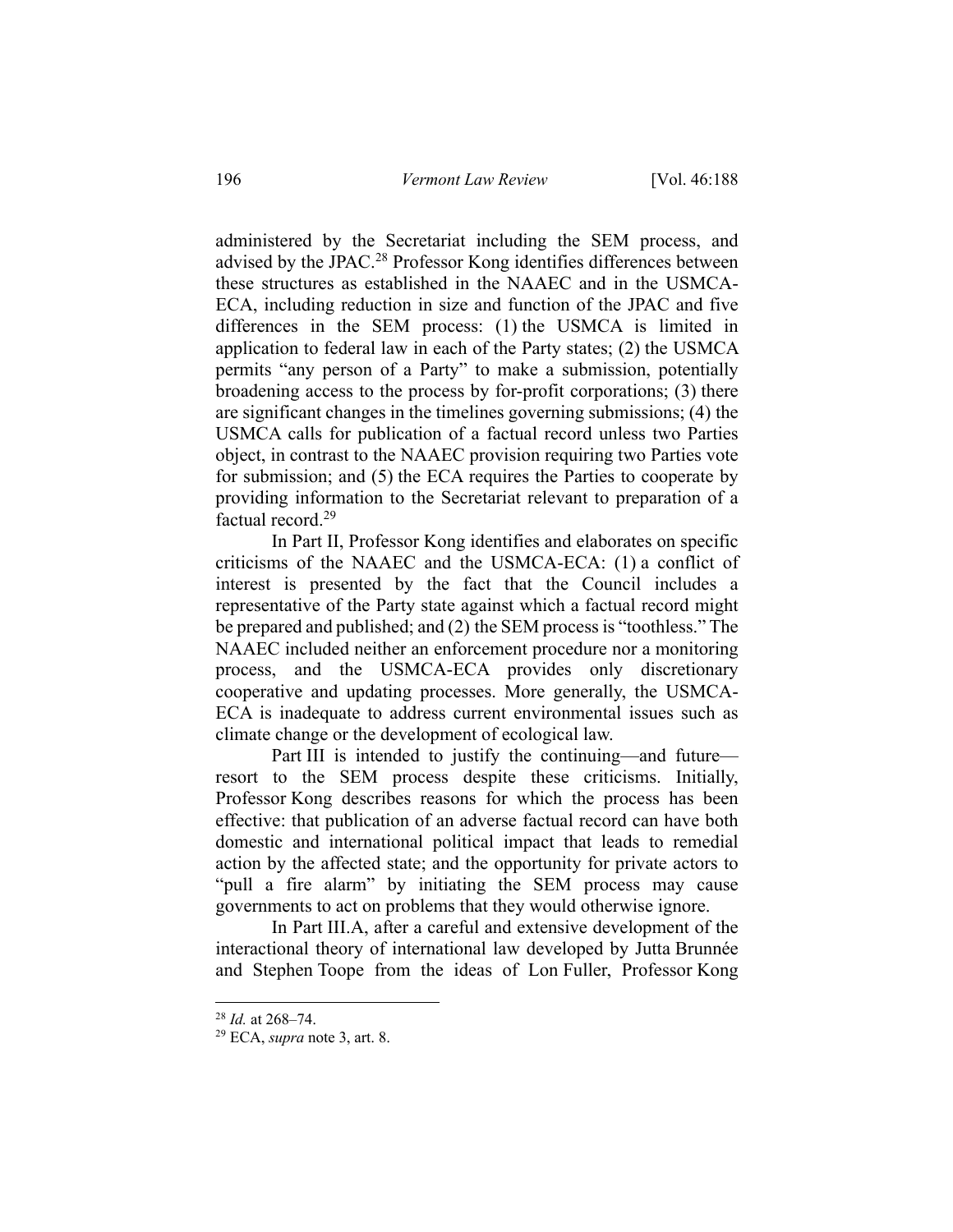applies to the SEM process two of the theory's principles of legality: (1) legal norms concerning conduct must be general rules, not ad hoc decisions; and (2) laws must not be contradictory, not permitting and prohibiting at the same time. Communities of practice, developed around these rules and continually testing them and permitting them to evolve or be abandoned, determine their legality. The evolution of the SEM process to date suggests that it meets the tests of legality, but the parties' future actions could put its legality in doubt. As to the allegation that the SEM process is "toothless," the Brunnée-Toope theory does not require formal institutional enforcement for legality. It is sufficient if internal practices and use by non-state participants make the process effective. The process provided for SEM by the USMCA-ECA satisfies this test.

Part III.B addresses the more general concern that the USMCA-ECA is insufficient to address matters such as climate change or the development of ecological law by applying transnational network theory—the theory that interactions between individuals employed in various branches of multiple state governments can address issues of mutual concern. Professor Kong notes that the broad mandate of the CEC, composed of representatives of the three Party states, can provide this opportunity. The SEM process can provide similar interactions between a range of non-governmental actors, creating relationships that may be useful in addressing other environmental regulatory issues.

Professor Kong concludes that the USMCA-ECA evidences the Parties' political decision to retain a significant degree of control over the SEM, its structure, and scope. Drawing on interactional and network theories of international law, his article argues that it is the interaction of the CEC's institutions, governmental representatives, and civil society that determine the SEM's legitimacy and relevance.

**Geoffrey Garver** is currently a researcher with the Leadership for the Ecozoic at McGill University and an Adjunct Professor of environmental law. He is a former director of the NAFTA SEM at the CEC and member of the CEC's JPAC. He has a University of Michigan J.D. and an LL.M. and Ph.D. in Geography from McGill. **Carla Sbert**  is a former Legal Officer at the NAFTA CEC and currently an independent researcher focused on ecological law, with a Harvard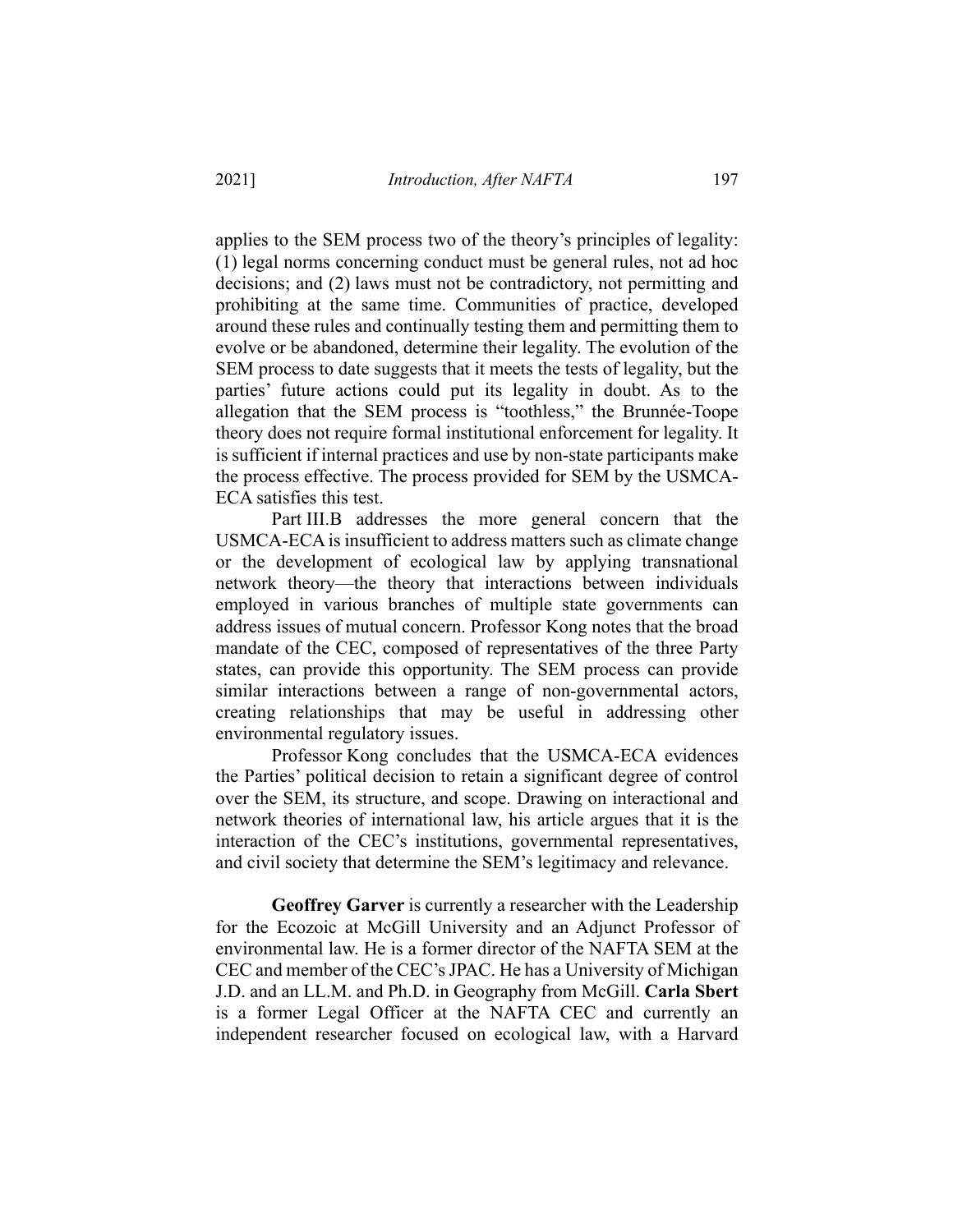LL.M. and a Ph.D. in law from the University of Ottawa. Both Garver and Sbert are leaders in the continuing development of ecological law from the different perspectives expressed in their joint Article.<sup>30</sup>

By way of introduction, the authors state that their purpose is to examine the USMCA from the perspective of *ecological law*, which they define as an emerging, still largely theoretical, body of principles with which to address the failings of current environmental law.

Part I.A of the Article sets forth in detail the features of ecological law that flip the relationship between human activity and nature. Contemporary environmental law limits the protection of ecological integrity to the extent necessary to permit human activity leading to continuing economic growth. Ecological law imposes the protection of ecological integrity as a limit on human activity, recognizing that humans are a part of nature with other forms of life, the interests of which must be protected. Part I.B then briefly describes the "lens of ecological law," principles of ecocentrism, ecological primacy, and ecological justice developed by Sbert to analyze the relationship of existing law to ecological law.

Part II.A provides an overview of the USMCA, comparing its structure briefly to that of NAFTA and describing the principal aims set forth in its Preamble. Part II.B summarizes the following ten USMCA provisions that address those Preamble aims and are critically analyzed in Part III:

- 1. Liberalized trade in goods and services;
- 2. Investment;
- 3. Intellectual Property;
- 4. Least trade-restrictive regulations;
- 5. Good regulatory practice;

6. Levels of environmental protection and environmental obligations;

7. Environmental enforcement;

8. Environmental cooperation;

- 9. Public participation and transparency; and
- 10. Treatment of Ministerial Engagement Agreements (MEAs).

<sup>30</sup> Geoffrey Garver & Carla Sbert, *Looking at NAFTA's Replacement Through the Lens of Ecological Law*, 46 VT. L. REV. 200, 201–02 (2021).